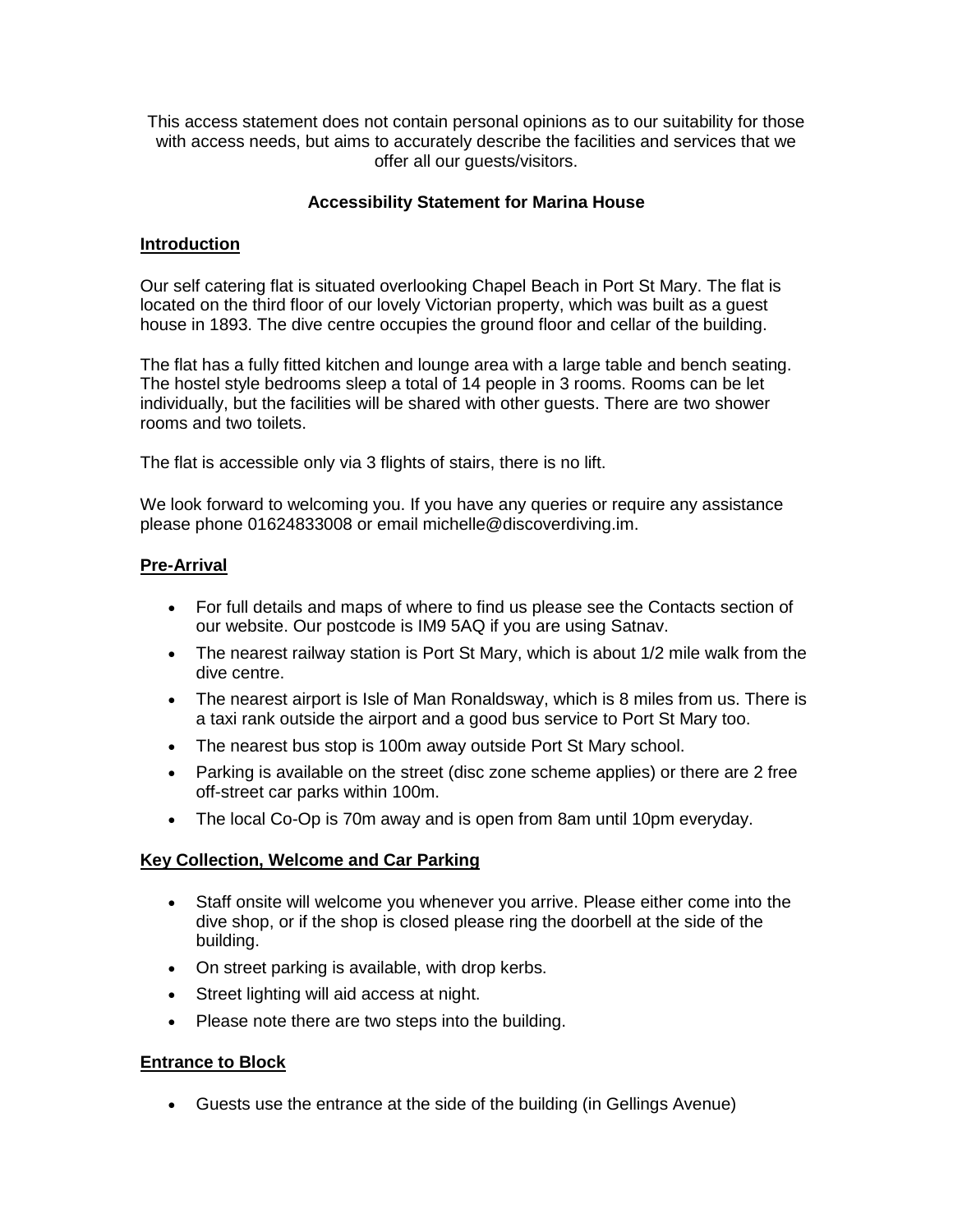- The door has a coded lock. You will be provided with the code on arrival.
- The main entrance has 2 original Victorian doors that can be heavy to push

# **Public Areas - Halls, Stairs, Landings, Corridors & Lifts**

- All public areas, halls, landings and stairs are well lit.
- All floors are covered in medium pile carpet.
- There is no lift. The flat is accessible by 3 flights of stairs.

# **Public Areas - Lounges, Lobbies**

- The lounge area has bench seating and a large table to allow groups to eat together.
- Natural daylight comes through the window and there is an overhead light for night time.
- The kitchen area has linoleum flooring.
- There is a wall mounted TV with subtitles accessible via the remote control.

# **Entrance to the Unit**

- The flat is only accessible via the stairs.
- The doors are all standard 800mm wide

# **Halls, Stairs, Passageways**

- The hall is lit using fluorescent lights.
- The floor covering is medium pile carpet
- The hallway is 850mm wide.

# **Lounge Area**

- The open plan lounge/kitchen area is accessed from the hallway.
- The door from the hall is 800mm wide.
- Seating is fixed banquette style for 3 sides of the table. There are numerous charging points.
- Additional stool seating is provided too.
- The TV is 21" wall mounted with remote control.

# **Dining Area**

- As per the lounge.
- The table has six legs, one on each corner and one in the middle either side.
- There is free space along one side of the table.
- The bench seats are not moveable.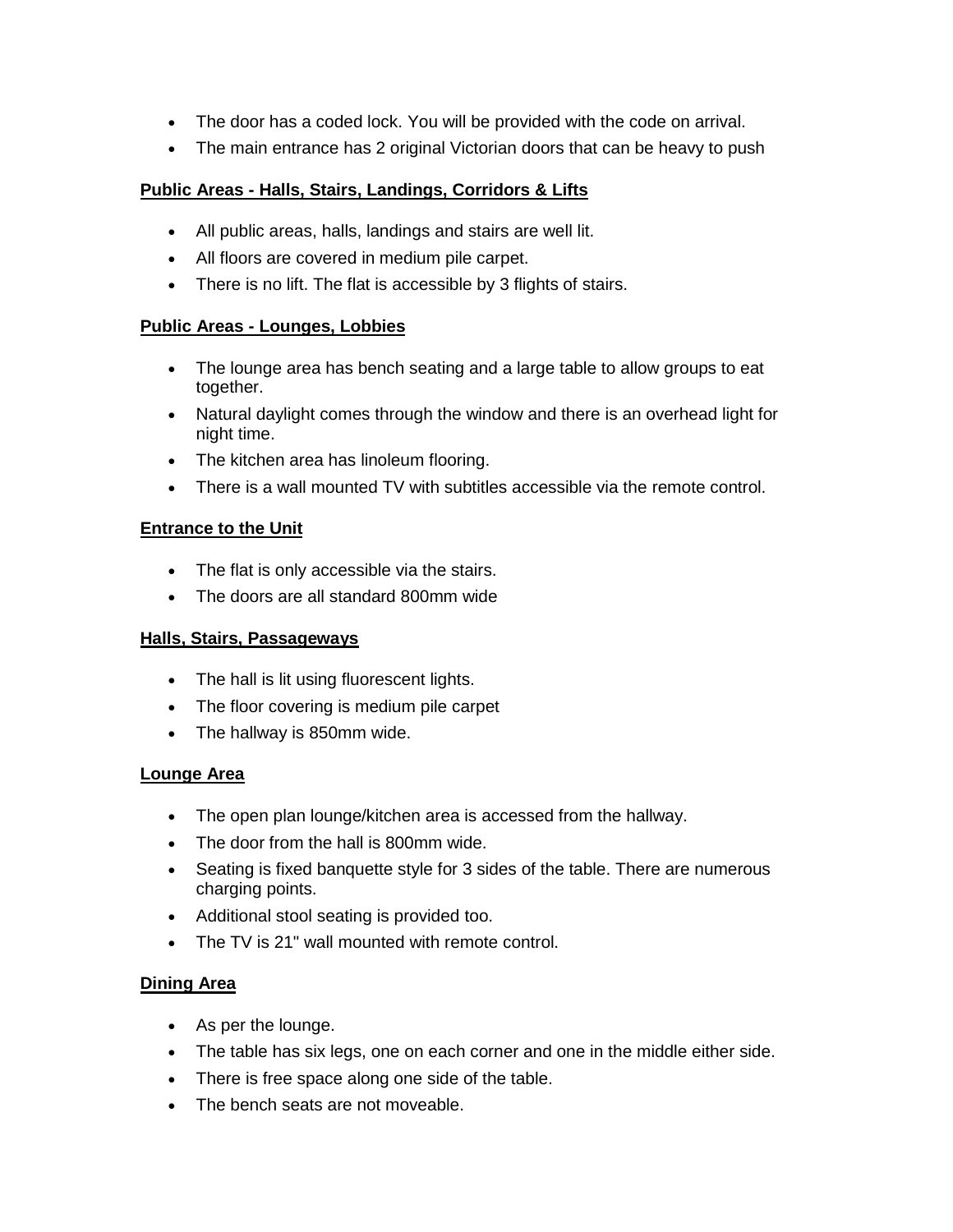# **Kitchen**

- The kitchen is open plan with the lounge area.
- The door of the floor-standing oven drops down
- Worktop and sink are 930mm above the floor
- Fridge is undercounter.
- Flooring is linoleum
- Glasses and mugs can be moved from wall cupboards to lower cupboards if required.

## **Bedrooms and Sleeping Areas**

- There are 3 bedrooms. One has a bunk and 2 singles, one has a double bed and the third has 2 bunks and 4 singles.
- There is step free level access to the bedrooms.
- The doors to the bedrooms are 800mm wide.
- Furniture cannot easily be removed or rearranged
- Head height is restricted in parts of the bedrooms
- All rooms have natural daylight via velux windows. Overhead lighting and bedside lamps provide light at night.
- All beds are 450mm off the floor (apart from the bunkbeds access via a ladder)

## **Bathrooms, Shower-rooms and WCs (En-suite or Shared)**

- Step free access to shower room and toilet.
- Shower tray has 150mm step
- There are no grab rails in the shower
- Toilet is 400mm high
- Wash basin 800mm high
- Knob taps on the washbasins
- Non slip laminate flooring
- There is no bath.

## **Public Toilets**

• There are no public toilets.

## **Additional Information**

- All our staff receive regular training that includes disability awareness training
- Trained assistance dogs are welcome
- The flooring is dark grey and the walls are white with navy woodwork giving good contrast.